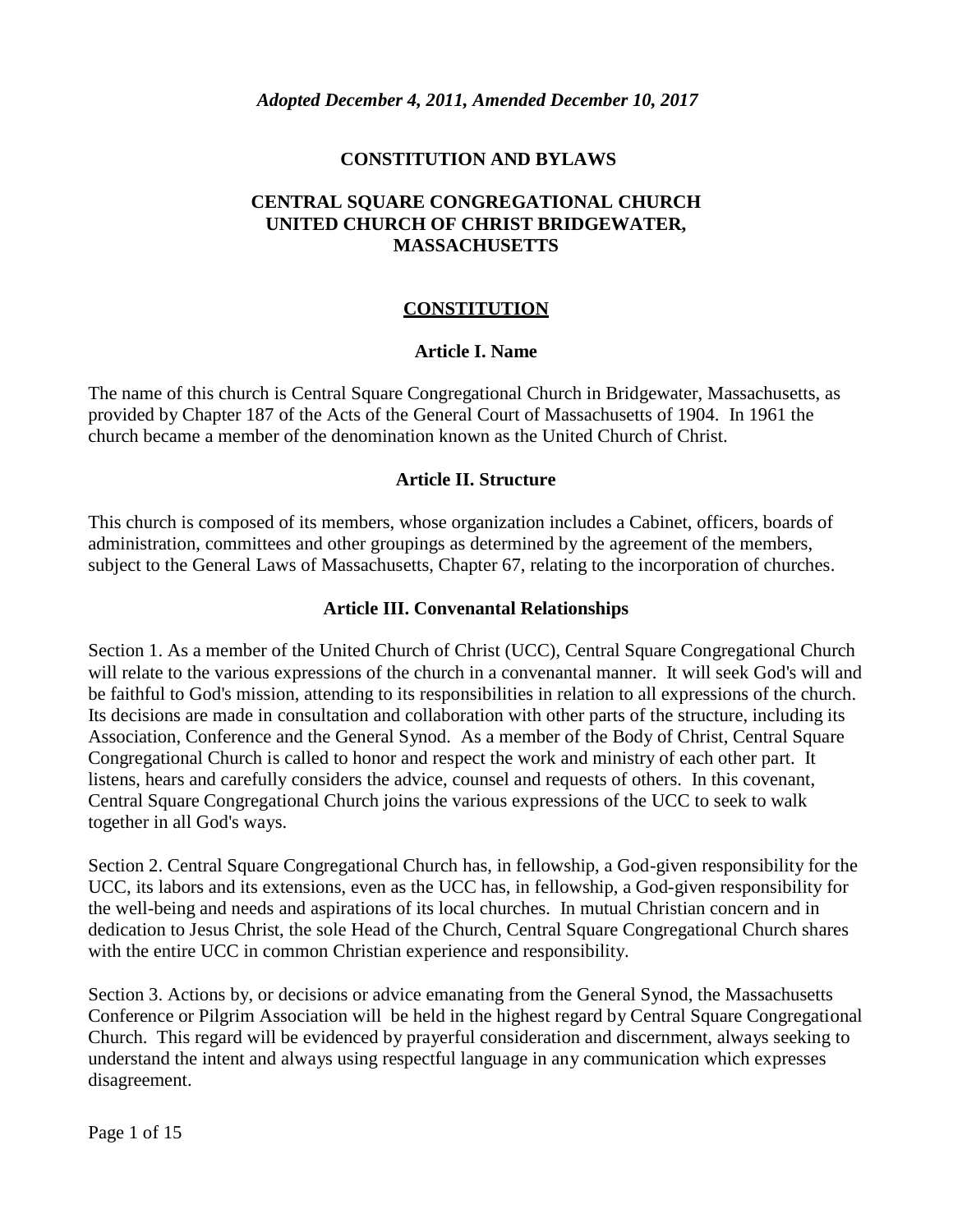#### **Article IV. Officers**

The Officers of the Church shall be as follows: Moderator, Vice-Moderator, Clerk, Treasurer, Assistant Treasurer, Financial Secretary and Assistant Financial Secretary. They shall be responsible to and called by the election of the membership of the church.

#### **Article V. Membership**

Section 1. Central Square Congregational Church, UCC, is composed of persons who, believing in God as the heavenly Father, and accepting Jesus Christ as Lord and Savior, and depending on the guidance of the Holy Spirit, are organized for Christian worship.

Section 2. Membership at Central Square Congregational Church, UCC, is a privilege and a process of preparation. Every member of the church takes on the mission of the church individually and in community with other members. The ministry and mission of Jesus Christ becomes the ministry and mission of every church member.

Section 3. Persons become members of Central Square Congregational Church, UCC, by: a.) baptism and either confirmation or profession of faith in Jesus Christ as Lord and Savior; b.) re-affirmation or re-profession of faith; or c.) letter of transfer or certification from other Christian churches. Persons wishing to become members shall so inform and then consult with the pastor.

Section 4. All persons who are or shall become members of Central Square Congregational Church, UCC, are thereby members of the United Church of Christ.

#### **Article VI. The Ministry**

Section 1. Central Square Congregational Church, UCC, recognizes that God calls the whole Church and every member to participate in and extend the ministry of Jesus Christ by witnessing to the Gospel in church and society. Central Square Congregational Church, UCC seeks to support the ministry of its members by nurturing faith, calling forth gifts and equipping members for Christian service.

Section 2. Central Square Congregational Church, UCC recognizes that God calls certain individuals to forms of ministry in and on behalf of the church for which ecclesiastical authorization is required. The Call of an Ordained, Licensed or Commissioned Minister to Central Square Congregational Church, UCC establishes a covenantal relationship with both the authorized minister and the UCC as represented by the Pilgrim Association.

Section 3. In the event of pastoral vacancy, a Search Committee will be authorized to seek and present candidates for approval.

#### **Article VII. Officers of the Church**

Section 1 - Terms of Office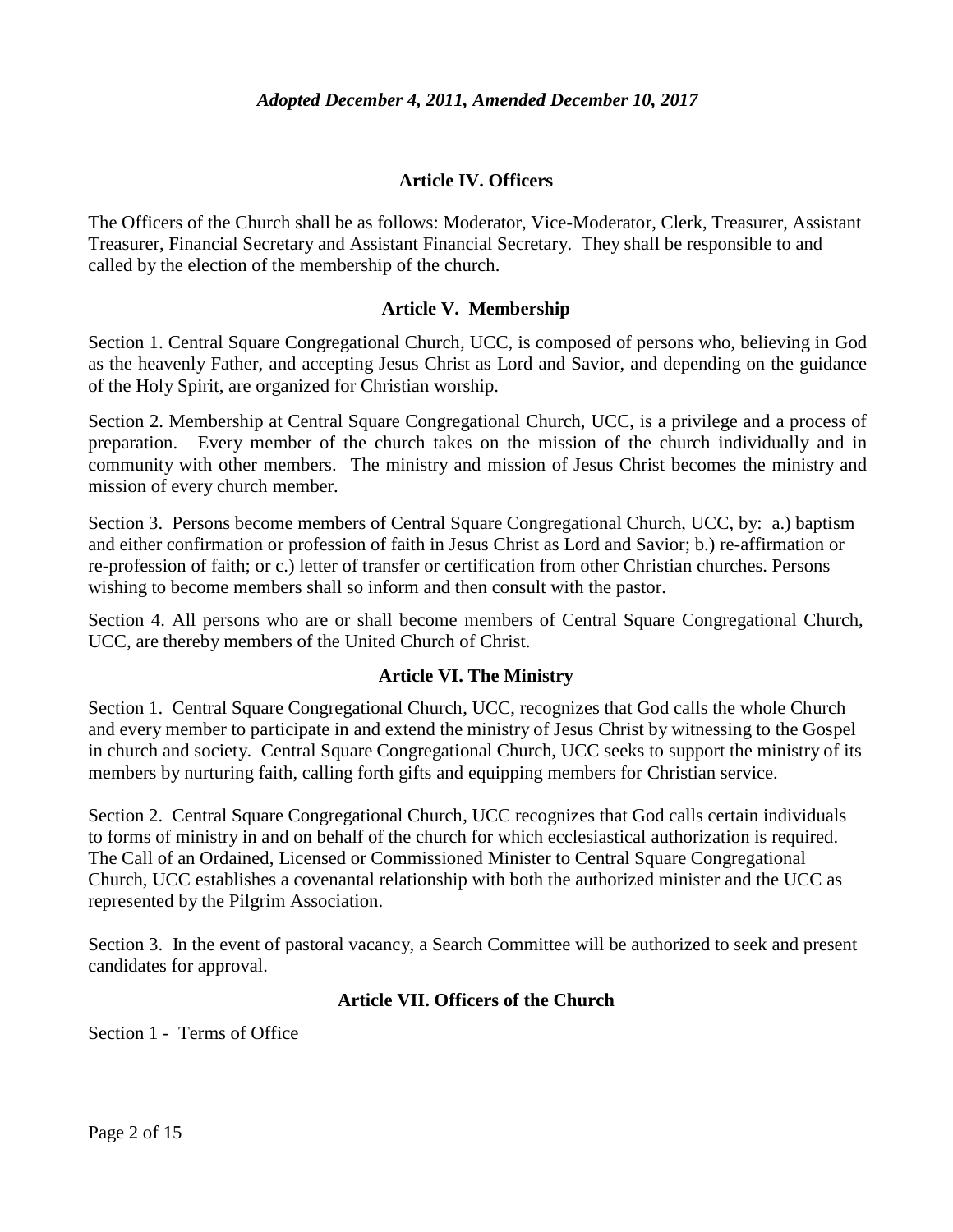All officers shall be members of the church and at least 18 years of age. They shall begin their service at the end of the June Cabinet Meeting and shall serve terms of 2 years. After serving 3 consecutive full terms in an office, they shall not be eligible for re-election to that office until after the lapse of one year. No person shall serve more than one elective office at the same time. No officer shall serve on a board or permanent committee, with the exception that the Treasurer and Assistant Treasurer are ex- officio members of the Board of Trustees. Neither the spouse nor adult children of ordained staff shall serve as an officer. Each outgoing officer shall provide orientation to the incoming officer.

Section 2 – Moderator

The Moderator shall preside at the Annual Meeting and at all other regular and special meetings of the church, and at all meetings of the Cabinet. He/she shall also perform other duties as specified in the Bylaws section.

Section 3 – Vice Moderator

Shall perform all the duties of the Moderator whenever the Moderator is absent or unable to serve.

Section 4 – Clerk

A) Shall keep a faithful record of proceedings at church meetings, providing the Moderator with one copy and keeping another on file at the church office,

B) Shall keep a register of the names of all members of the church, and the dates and modes of their reception and removal,

C) Shall keep records of all baptisms, marriages and funerals performed in the church or parish by any Pastor representing this church,

D) Shall co-operate with the Office Coordinator in maintaining files in the church office for all important correspondence and the reports of all officers, boards, and committees

E) Shall perform such other duties as may be assigned by the minister(s) or the Moderator. In case the Clerk is absent from any meeting, a Clerk pro-tem shall be appointed by the Moderator

F) Shall maintain an up-to-date record of all policies, job descriptions, the Constitution and

Bylaws.

Section 5 – Treasurer

A) Shall receive, record, hold, and disburse all church money, under the direction of the Board of Trustees, and shall keep complete and accurate books of account

B) Shall have custody of all valuable papers relating to the property of the church and a copy of all employee contracts

C) Shall prepare regular financial statements and give reports at the direction of the Board of Trustees

D) Shall be bonded, the cost of which shall be borne by the church.

E) Shall keep the church funds in such banking institutions as shall be approved by the Board of **Trustees** 

F) Shall be an ex-officio member of the Board of Trustees.

Page 3 of 15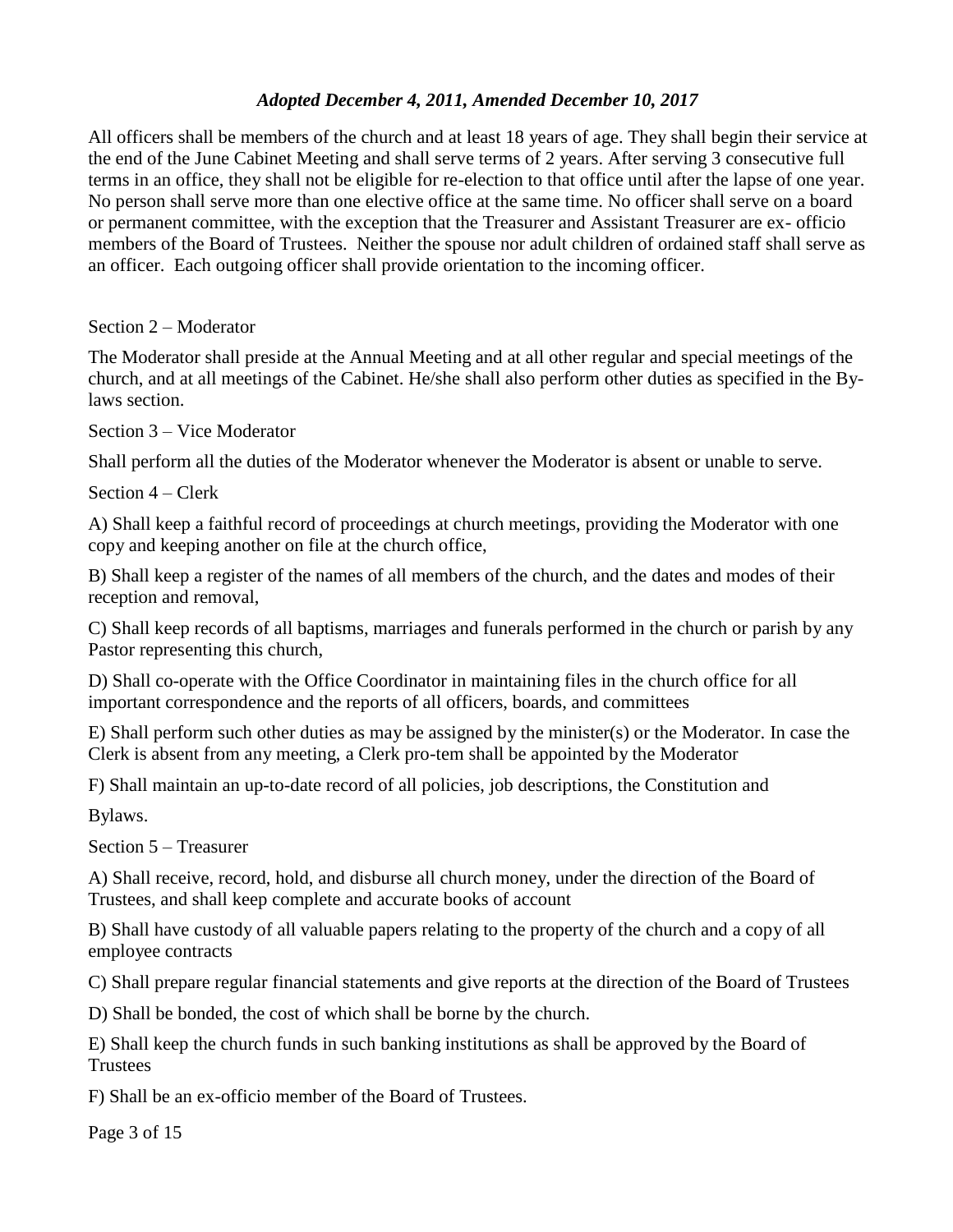Section 6 – Assistant Treasurer

A) Shall have the same duties as the Treasurer

B) Shall work closely with the Treasurer and be familiar with all the books and financial operations of the church

C) Shall perform all the duties of the Treasurer whenever the latter is absent or unable to serve

Section 7 – Financial Secretary

A) Shall keep a full and correct account between the church and each person contributing

toward the current expenses and benevolences or other funds of the church

B) Shall receive all contributions to the church, whether by mail, electronic funds transfer or in the regular church offerings and in accordance with the directives of the Board of Stewardship, shall record them and deposit them in the proper bank accounts as promptly as possible, immediately notifying the Treasurer of the amounts and dates of such deposits

C) Shall periodically render statements of account to all persons who have pledged or contributed financially to the support of the church

D) Shall promptly acknowledge all unpledged identified gifts to the church other than memorial gifts

E) Shall be bonded, the cost of which shall be borne by the church

Section 8 – Assistant Financial Secretary

Shall have the same duties as the Financial Secretary and shall perform these duties whenever the Financial Secretary is unavailable or absent. The Assistant Financial Secretary shall work closely with the Financial Secretary so as to be familiar with all procedures and software applications.

## **Article VIII. Organization and Governance**

Section 1. The ministry of Central Square Congregational Church, UCC, is organized into standing boards of administration and committees which are elected and authorized by, and are responsible to, the congregation. The standing boards of administration and committees may organize and delegate to other groups, as needed, to complete their work, under their supervision. The overseeing governing body is the Cabinet, which is accountable directly to the membership.

Section 2. The Cabinet

A. Membership

The Church Cabinet shall consist of the Pastor(s), the officers of the church (with the exception of the Financial Secretary and the Assistant Financial Secretary), the chairpersons of the boards of administration and of all permanent committees (with the exception of the Nominating Committee), and the presidents (or other executives) of all Church Organizations. All Cabinet members must be members of the church; thus if the President of an Organization is not a church member another person shall be appointed to represent that organization in the Cabinet.

B. Responsibilities

Page 4 of 15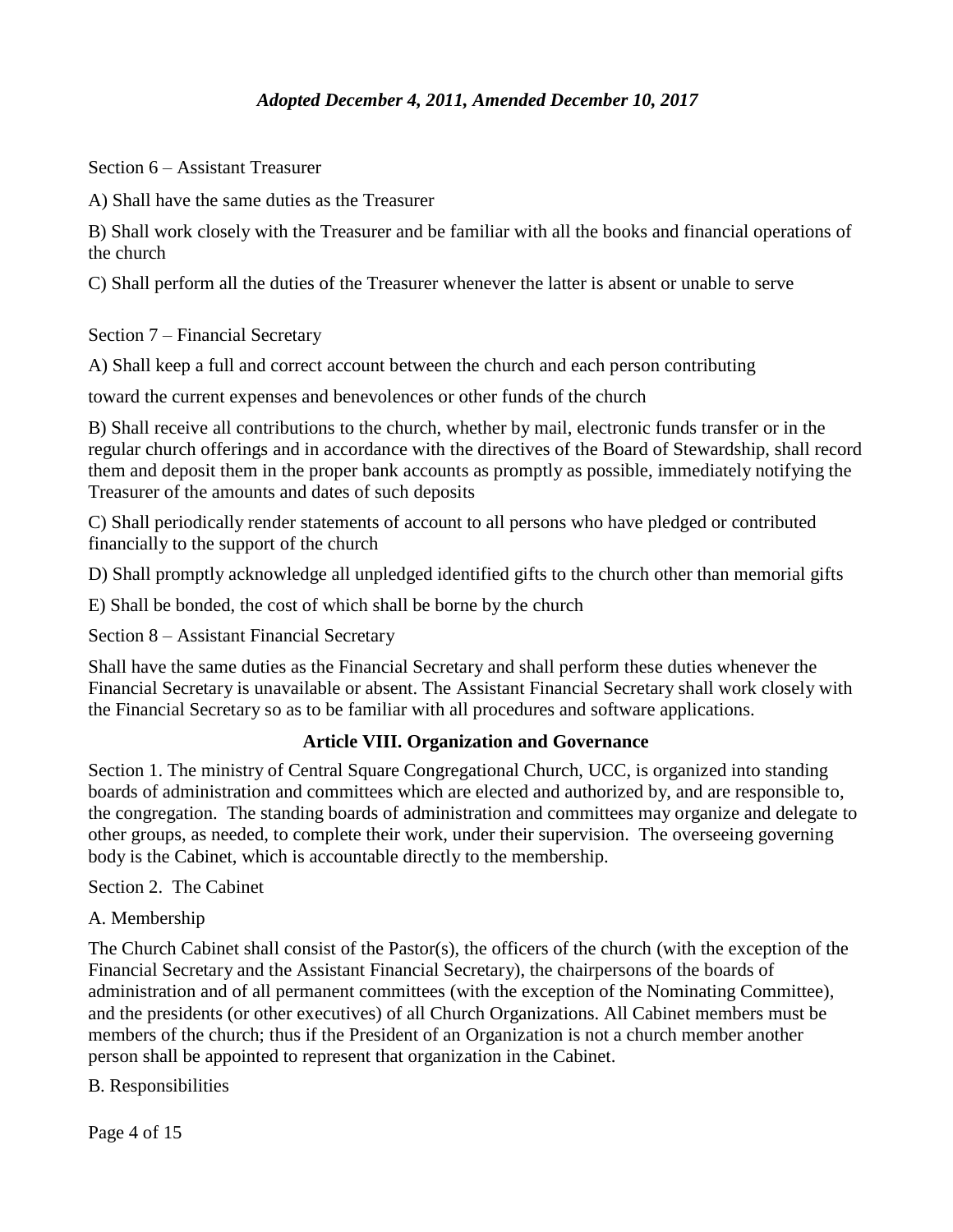The Cabinet shall hear and act upon reports of the Pastor(s), boards, committees, church organizations and officers, and maintain general oversight of the work of the church. However, decisions and actions of the Cabinet shall be subject to review by all members of the church assembled in Annual or Special Meetings, and may be modified or rescinded by a majority vote of such meetings.

## C. Meetings

The Cabinet shall meet monthly (with July and August optional) and as often as it deems necessary to accomplish its tasks. Special Meetings may be called at any time by the Moderator, the Vice Moderator, the Pastor(s) or any five members of the Cabinet. A majority of the membership of the Cabinet shall constitute a quorum. Any person may attend Cabinet as a guest but without vote. Such attendance is encouraged, especially by newer members.

## D. Special Committees

The Cabinet shall have the power to appoint Special Committees for special purposes whenever it may consider them necessary, and to supervise the work of such committees and receive reports from them. Any additional permanent committees shall be established only by amendment of this Constitution and By-Law.

## E. The Budget

The Cabinet shall receive and consider the proposed Annual Budget submitted by the Board of Trustees for the operation of the church for the following year. Upon approving this proposed budget, the Cabinet shall instruct the Trustees to present and recommend it to the Church at the Budget Review Meeting; however, if the Cabinet does not approve, it shall request the Trustees to consider appropriate revisions. The Cabinet shall have emergency powers to authorize the Board of Trustees to spend or borrow up to \$5,000 to meet urgent demands not anticipated in the budget. Whenever income fails to meet the budgeted expenses, the Board of Trustees shall have authority to decide where necessary cuts shall be made, or additional income secured, however, the approval of the Cabinet shall be required if any item in the budget is to be cut by more than 20%.

Section 3: Boards of Administration

A. The Board of Deacons:

1. Shall consist of a minimum of 6 members.

2. Shall be responsible, in close coordination with the pastor(s), for the spiritual, pastoral and worship needs of the members of the church and community.

3. Shall be responsible, in consultation with the pastor(s), for the Order of Worship in the church services, the preparation and distribution of the elements in the observance of the Lord's Supper, policies regarding baptisms, weddings, and funerals, and for special programs of worship such as Installations, Ordinations and Pilgrim Association events.

4. Shall counsel with the pastor(s) regarding the performance of pastoral duties and shall assist and support the pastor(s), in tandem with the PPRC, in all the spiritual affairs of the church.

5. Prior to the June Cabinet Meeting, the Board shall conduct a performance evaluation with the pastor(s). The review shall be based on the goals and objectives that were established at the beginning of the annual review period. The board shall report the completion of the evaluation to the Cabinet.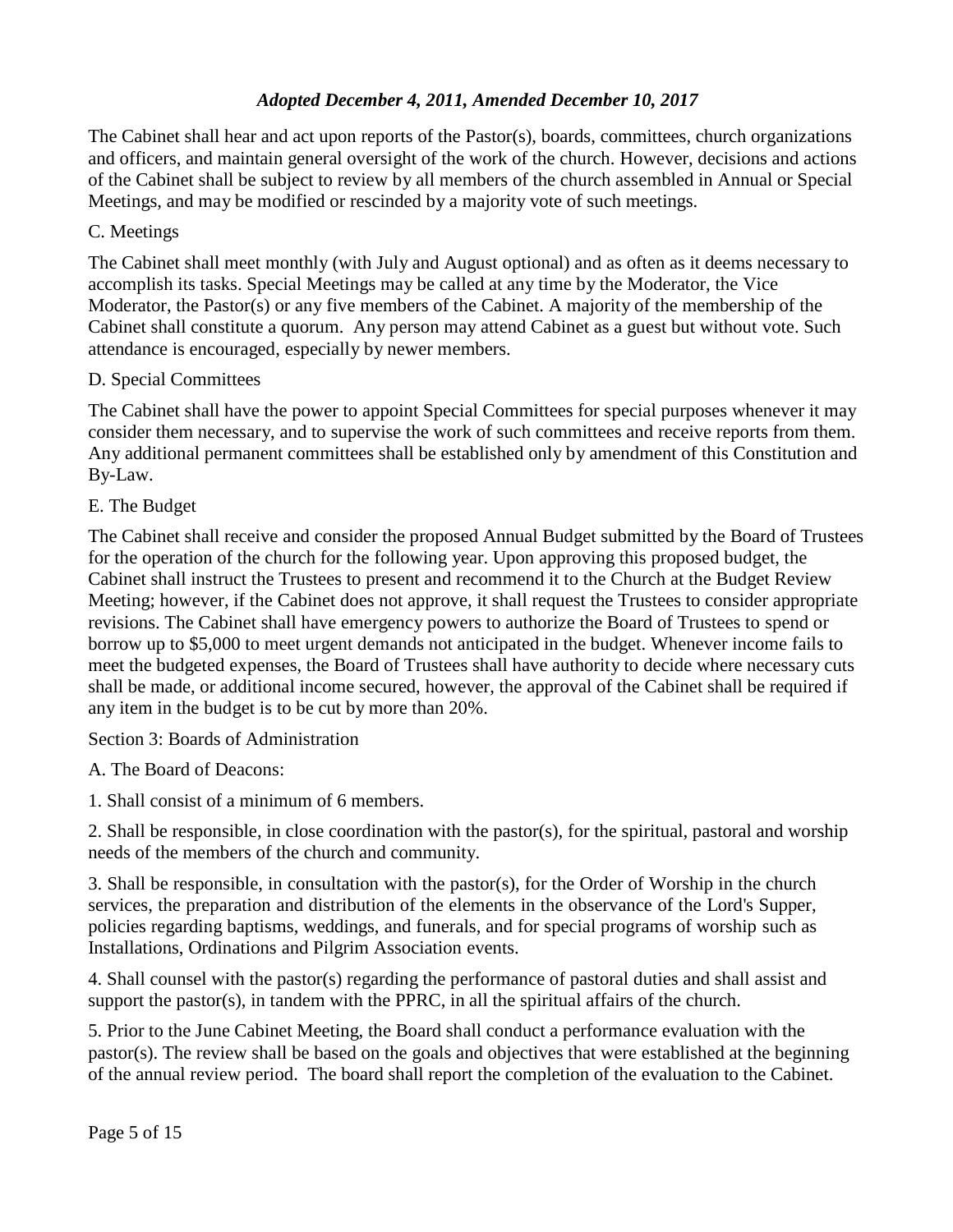6. Before March 15 of each year they shall carefully review the Pastor's salary and allowances and make an appropriate recommendation to the Board of Trustees regarding those items along with budget requests to cover all the financial needs of their work for the coming year.

7. Shall establish an independent Pastor Parish Relations Committee (PPRC) with and for each pastor. The PPRC has no decision making authority, rather it is advisory in nature. Its main purpose is to monitor the quality of the relationship between the pastor(s) and congregation. It shall not be construed as a personnel or salary review committee, an evaluation committee or a channel for complaints from the congregation. The content of the meetings shall remain in confidence; only dates of meetings will be made public. Permission to share contents/recommendations requires a unanimous vote of the pastor(s) and PPRC members. Situations that are brought to the attention of the PPRC that have the potential of impacting the spiritual will being of the congregation as a whole, should be carefully considered for further consultation with the Board of Deacons. PPRC meetings shall be held on a frequency as desired by the pastor and the PPRC members, but not less than quarterly.

Whenever a new pastor is called, a new PPRC shall be established as follows. It shall consist of 5 members, 4 of whom shall be from that pastor's search committee and one member of the congregation at large. Three of the search committee members shall have a one year term, one shall have a two year term and the at large member shall have a two year term. After that first year, the three one year term members will be replaced by three members of the congregation at large, each with a three year term. For each upcoming replacement of a member of the PPRC, the pastor shall submit a list of at least three names of members of the congregation to the Deacons for consideration. After due consideration, the pastor will chose which person of the three will be asked to serve.

8. Shall annually appoint a three person Altar Committee for the purpose of providing flowers and other appropriate items for the liturgical calendar.

# B. The Board of Trustees

1. Shall consist of 6 members serving as Trustees. The Treasurer and Assistant Treasurer are also members of the Board of Trustees, but without vote.

2. Shall be responsible for the maintenance and care of the church and all the physical properties of the church and church holdings. They shall inspect periodically both the church and its holdings and report to the Cabinet any conditions requiring repair or renovation.

3. Shall hire, direct and supervise the work of the Office Coordinator and the custodian and shall arrange for an annual performance review for both, prior to the June Cabinet meeting.

4. Shall supervise the use of valuable properties, such as silver service and similar portable equipment and supplies.

5. Shall maintain a book of rules and policies governing the use of the church building and its properties and equipment by members, non-members, outside organizations. They shall also be responsible for their enforcement.

6. Shall be responsible for all the business affairs of the church, including the purchase of necessary supplies.

7. Shall execute all contracts for all personnel and for leased property, furnishings, and equipment

Page 6 of 15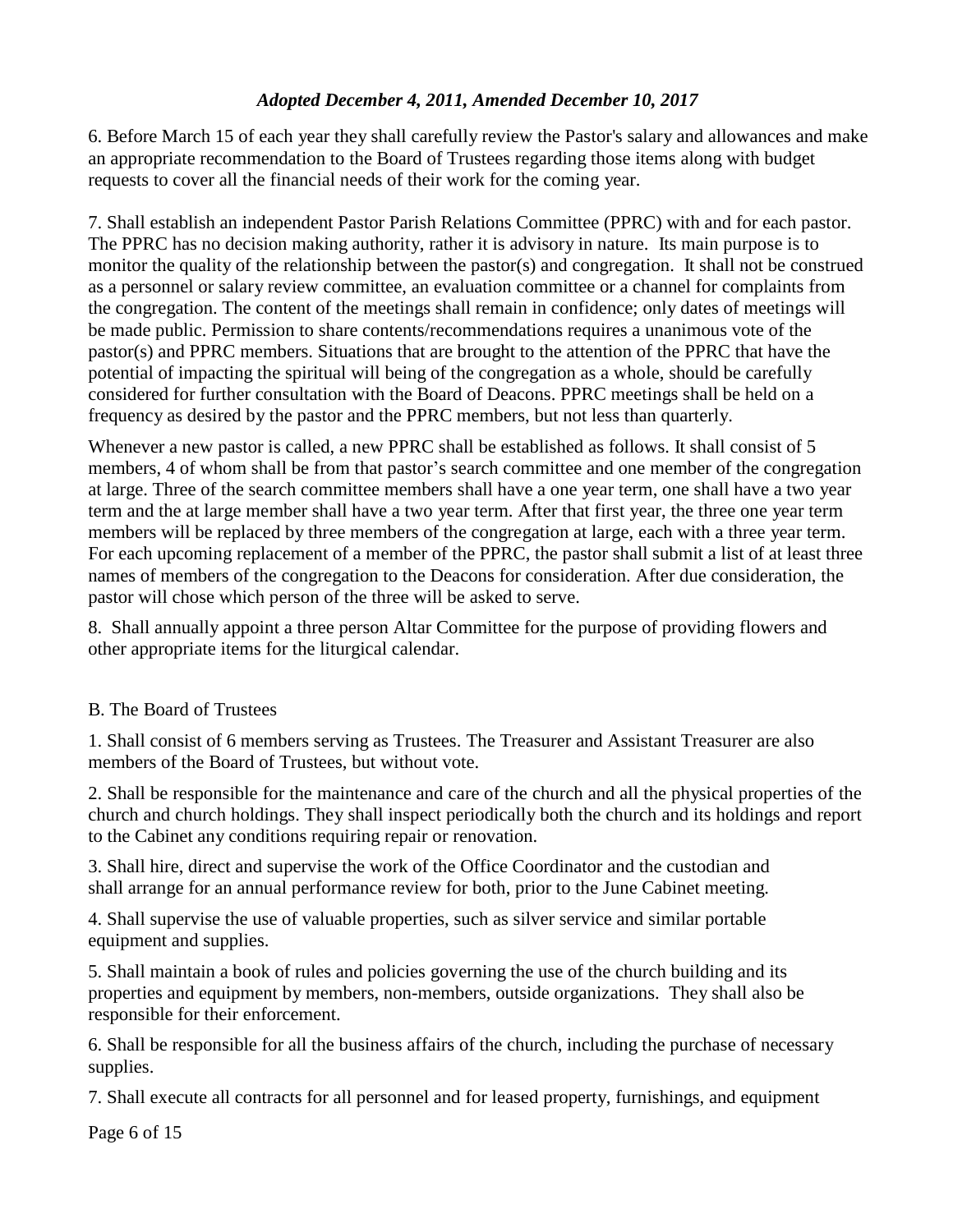8. Shall annually appoint and oversee a manager of the Endowment Funds.

9. Shall have no power to buy, sell, mortgage, or transfer real estate, stocks, bonds, or other intangibles, nor to sell any furnishings or equipment owned by the church without specific approval by Cabinet for values up to \$5000 and with vote of the church for higher values.

- 10. Shall project long-range financial plans by which the physical facilities of the church shall be kept in good repair and all financial obligations met, and shall keep the Board of Stewardship informed concerning the financial requirements of such plans.
- 11. Shall be responsible for preparing and administering the Annual Budget:
	- \* Prior to the March Cabinet meeting, boards and committees shall present to the Trustees their budget requests
	- \* The Trustees shall consider all of these budget requests, along with all the other funding needs of the church and then prepare a proposed annual budget for the following year which reflects predicted available income
	- \* The proposed budget shall then be presented to Cabinet no later than the May meeting
	- \* If the Cabinet accepts the proposed budget, Trustees will be directed to present and recommend it to the Annual Budget Meeting
	- \* If the Cabinet rejects the proposed budget, it will direct the Trustees to make revisions as necessary
	- \* If at any time during the year income fails to meet budgeted expenses, the Trustees shall determine where necessary cuts in expenses shall be made, or how additional funds shall be secured; but the approval of the Cabinet shall be required if any item in the budget is to be cut more than 20%
	- \* If at any time during the year any Officer, Board or Committee finds that essential or desirable activities or programs are being hampered by the limitations of the Annual Budget, they may petition the Board of Trustees for a revision of the budget or a special allotment of funds to meet emergency needs. Such petitions shall be considered at the next regular or special meeting of the Board, and their decision shall be final.

12. When Cabinet deems necessary, they shall provide for a complete audit of all the financial records of the church to be performed and reported to the Cabinet promptly.

C. The Board of Stewardship

1. Shall consist of a minimum of 6 members

2. Shall be responsible, working closely with the pastor(s) and the Treasurer, using special programs and the annual fall financial drive, for raising adequate funds to meet the Annual Budget requirements for the church.

3. Shall create and maintain a year round program of Stewardship Education, keeping the members of the church informed of the financial needs of all phases of work of the church and of progress in meeting the needs.

4. Shall be responsible for contacting new members to secure their pledges, and for working with the pastor to establish methods of communicating with members who are seriously in arrears.

Page 7 of 15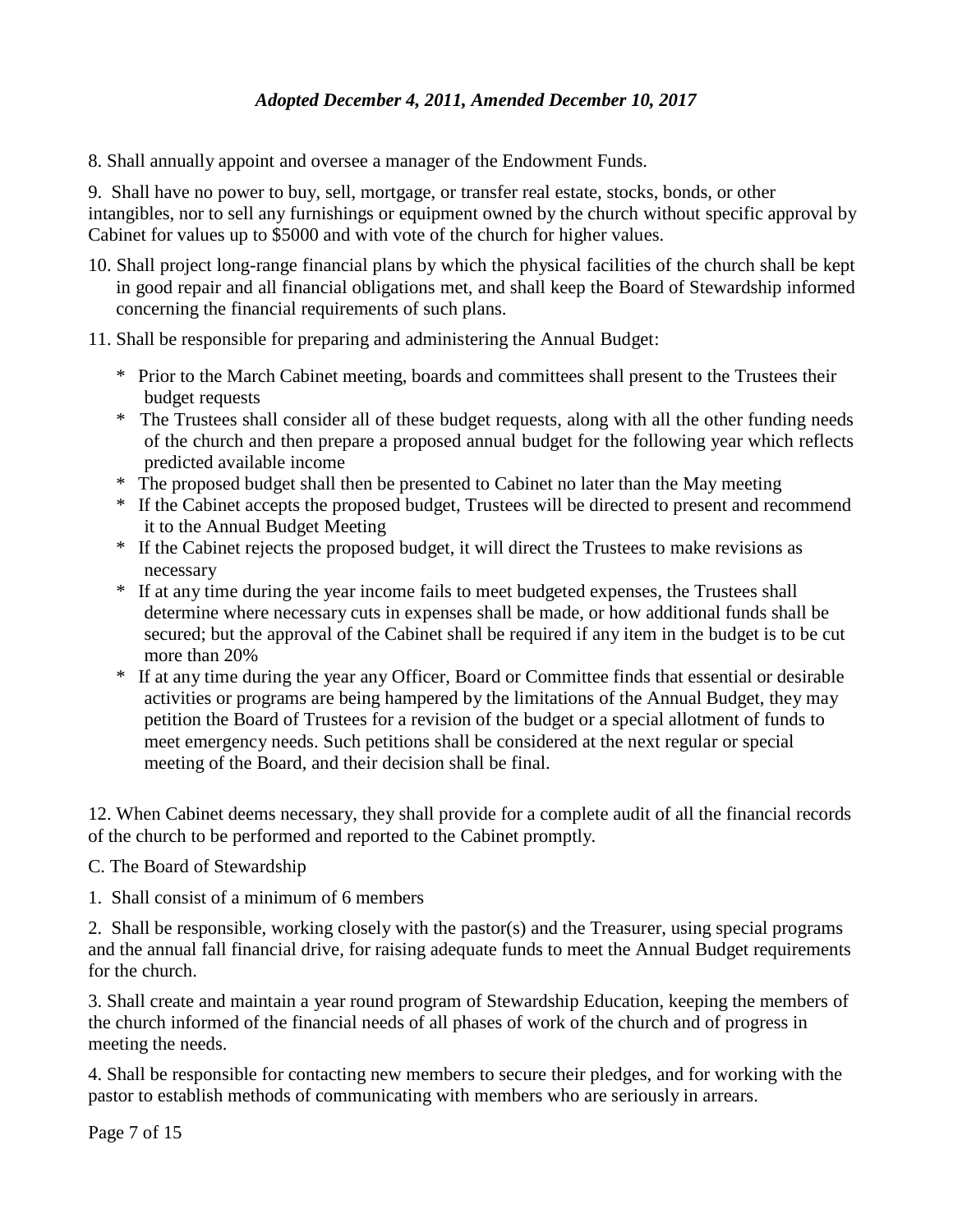D. The Board of Christian Education:

1. Shall consist of a minimum of 6 members,

2. Shall be responsible for creating and maintaining a program of Christian Education for persons of all ages within the church, always working in close co-operation with the Pastor(s).

3. Shall be responsible for maintaining and enforcing the Safe Church Policy.

4. Shall recruit and arrange for the training of the necessary personnel to staff and operate a competent Church School. On or before July 1 of each year they shall select and appoint a Church School Superintendent who shall be responsible to the Board for carrying out its policies and plans.

5. Shall be responsible for selecting and providing, in consultation with the Superintendent, the necessary curriculum materials and supplies for the School.

6. Shall be responsible for maintaining a Youth Program in addition to the Church School. They shall recruit adult advisers and work closely with them and the Pastor(s) in creating well-balanced programs of religious, social, and recreational activities suited to the needs of young people. If an employed staff person (such as a Seminarian, Student Assistant, Youth Minister or Director of Christian Education) is required for carrying out any of these responsibilities, the Board shall find and recommend such a person to the Cabinet, and shall supervise his or her work in consultation with the Pastor(s).

7. Shall establish and maintain the church library as a resource for the congregation.

E. The Board of Christian Outreach:

1. Shall consist of a minimum of 6 members.

2. Shall be informed, and shall keep the members of the congregation informed of the needs of the local community and the wider settings of the church and shall be responsible for developing a general annual outline of allocation and distribution of available funds to help meet these needs. The annual outline shall be presented to the Cabinet for approval.

3. Shall be responsible for maintaining a program of social awareness and action, seeking to involve the people of the church in Christian concern and effective action regarding the problems of the local community and of society in general.

Section 4: Permanent Committees

## A. The Music Committee

1. Shall consist of a minimum of 3 persons with the Minister of Music serving as ex-officio member.

2. Shall aid and support the Minister of Music in his/her duties as needed and as requested by same.

Page 8 of 15 3. Shall form a search committee, in consultation with the Moderator, whenever a new Minister of Music is to be hired, for the purpose of making a hiring recommendation to the Pastor and the Moderator. The search committee shall consist of three members of the Music Committee (at least two of which must be CSCC members), a deacon, a trustee, and one member of the congregation appointed at large by the Moderator.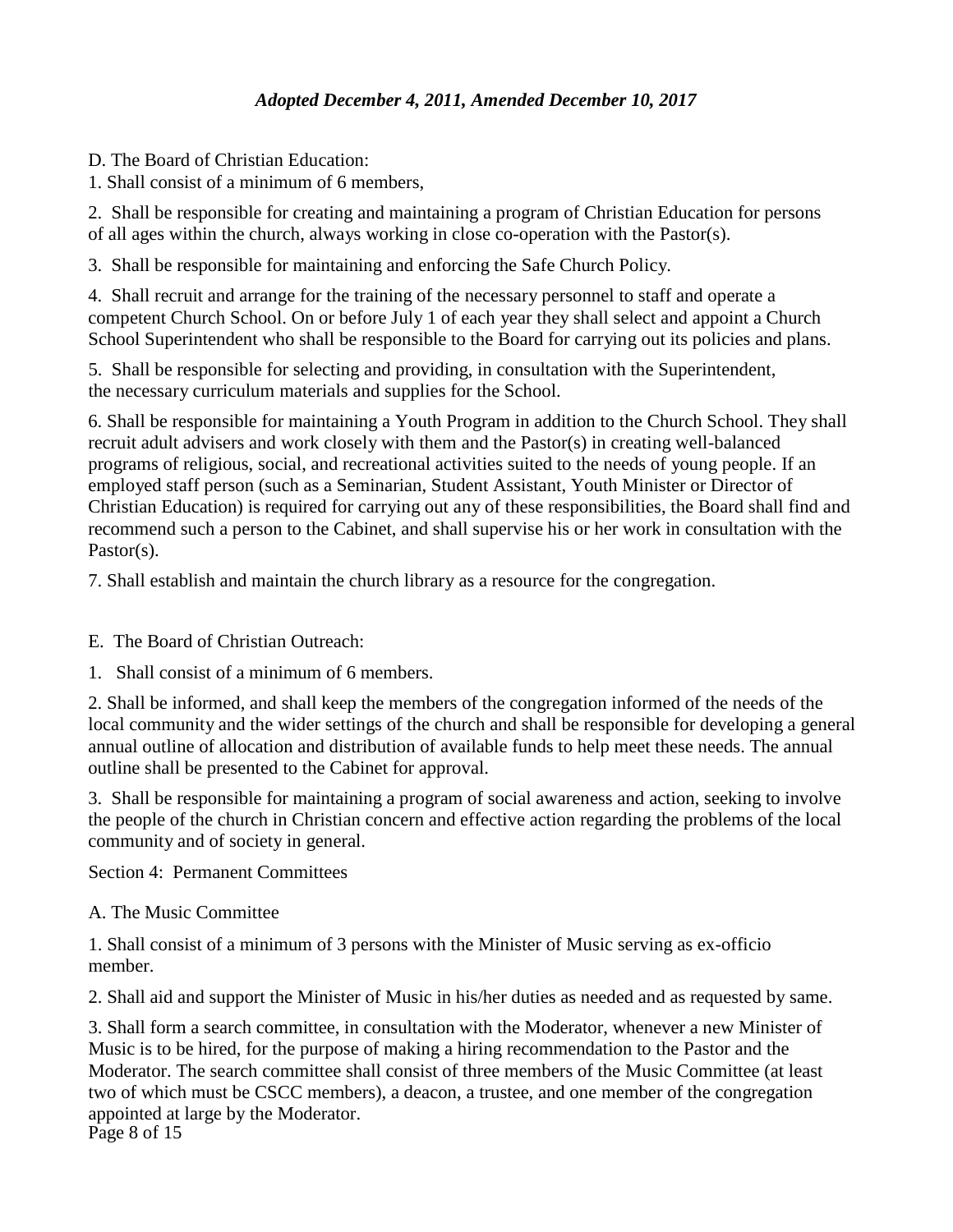4. Shall ensure that the Pastor conducts a performance review of the Minister of Music annually, prior to the June Cabinet meeting.

5. Shall ensure that the Pastor annually reviews the salary of the Minister of Music and makes a recommendation for the coming fiscal year to the Trustees, prior to March 15.

6. Shall update contract for the Minister of Music position annually, based on any salary or other pertinent change approved by the congregation at the Budget Meeting.

B. The Nominating Committee

1. Shall consist of one member from each of the five Boards of Administration and two members-atlarge as appointed by the Moderator.

2. The Moderator shall convene the first meeting, no later than the last week of January, and preside until a Chairperson and Secretary are elected.

3. Shall make a careful study of the requirements of each office to be filled and make an earnest effort to select candidates who are well qualified. The offices to be filled annually include officers, boards, and permanent committees; along with two Delegates to represent the church at Association meetings and at the Massachusetts Conference Annual Meeting and one delegate to the Bridgewater Council of Churches.

4. Shall present to the Cabinet on or before the April Cabinet meeting a list of nominees for the various offices of the Church for the following year. The Committee shall make clear to each candidate the duties and requirements of the office he or she is being asked to fill, and shall secure his or her agreement to serve if elected.

5. Shall submit the list of the nominees to the Moderator for the purpose of calling the Annual Election Meeting to elect the nominees. The Annual Election meeting shall be no later than the third Sunday of May.

6. The Nominating Committee shall be dismissed by the Moderator once their report is submitted for the Annual Election Meeting.

C. The History and Memorials Committee

1. Shall consist of a minimum of 3 persons*.*

2. Shall be responsible for receiving, aggregating and spending undesignated/unrestricted memorial monies. Typically, these monies are received in amounts less than \$200.

Larger bequeaths and especially those with spending restrictions are administered by the Board of Trustees.

3. Shall promptly acknowledge all gifts. Acknowledgment should be made to the donor and to a member of the family of the person in whose memory the gift is made.

4. Shall enter all gifts in the Memorials Book in addition to the wording on any plaques that may be attached to any memorial articles.

5. Monies managed by the committee shall never be used for defraying current operating expenses of the Church unless specified by the donor.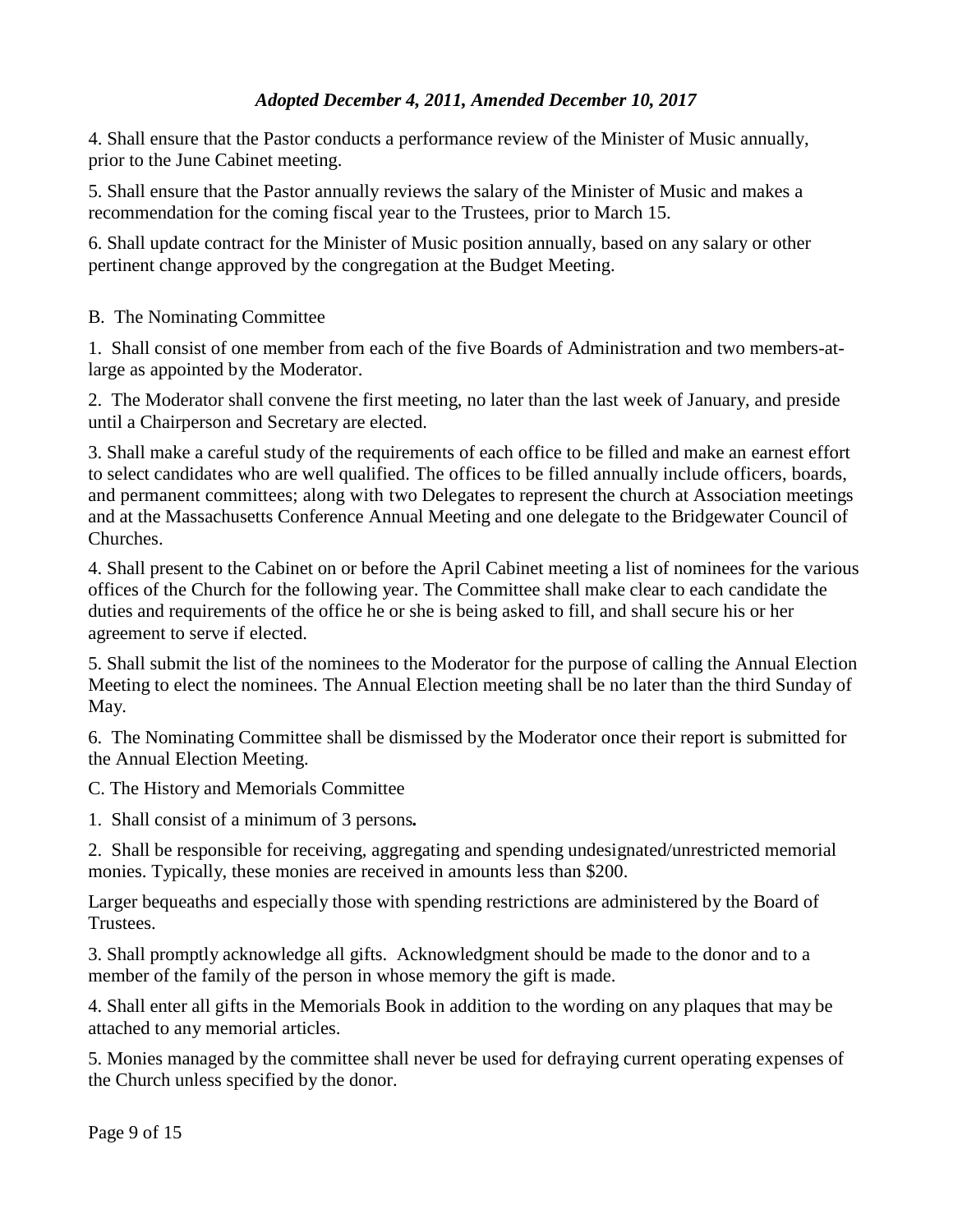6. A donor or group of donors who wish to contribute a specific article as a Memorial shall first consult and secure the approval of the Memorials Committee before proceeding with the purchase and/or installation of the memorial article; and the Committee shall make sure that the article under consideration will be a suitable and appropriate addition to the present furnishings and equipment of the Church.

7. Shall use a variety of communications methods to annually solicit donations and suggestions for the spending of monies under their control. Once a suggestion is received, an acknowledgment and proposed path forward should be given to the suggester.

8. In every case, the Memorials Committee shall secure approval for the spending of undesignated memorial monies at Cabinet and, if Cabinet so directs, approval of the church members at a church meeting.

9. Shall maintain and preserve all the historical records for the church, keep a diary of principal events, and be responsible for the custody of all articles of special historical interest and value.

10. Shall arrange for storage of all historical records and articles of special historical interest in a manner that is safe from fire and safe from natural disasters (e.g. windstorm, flood). If stored in a wood frame or other type of combustible structure, these materials shall be kept in a fire proof container(s). If stored below grade, the container(s) shall also be water tight.

D. The Growth Committee

- 1. Shall consist of a minimum of 3 persons.
- 2. Shall promote the church in the community using a variety of methods.

3. Shall educate the congregation in recruiting new members. The central theme of this education shall be in providing an extravagant welcome to each stranger who enters our midst.

4. Shall provide for the orientation of inquirers into the faith and life of the church, in close coordination with the pastor.

5. Shall help assimilate, in close coordination with the pastor, new members into the congregation and shall plan and provide special programs and activities that will help all members get to know one another.

6. Shall provide Super Welcomers, greeters, ushers and coffee hosts for each worship service and provide a list of those serving to the office prior to the printing of the weekly bulletin for each service.

Section 5 Church Organizations

1. All organizations that may be formed within the church for the purpose of advancing the fellowship or mission of the church, and using the facilities of the church, shall be considered integral parts of the church, and their activities shall be subject to the approval of Cabinet.

2. All organizations that operate under the auspices of the church shall abide by the same basic guidelines as other boards and committees.

## **Article IX. Property**

Section 1: Corporate Responsibility

Page 10 of 15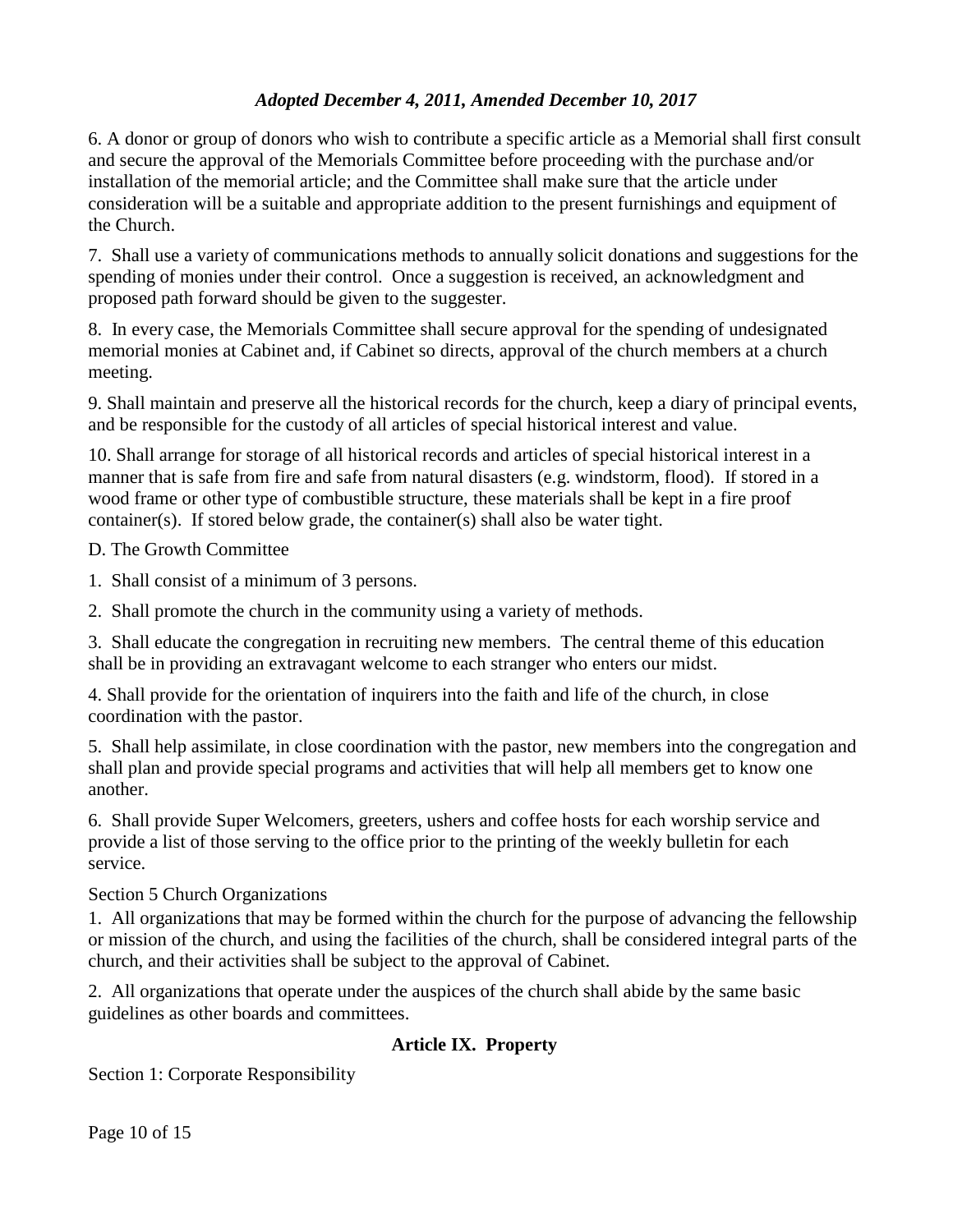The church may, in its corporate name, sue or be sued, acquire by purchase, gift, devise, bequest, or otherwise and own, hold, invest, reinvest, borrow against, mortgage or dispose of property, real or personal, for such work as the church may undertake; and may purchase, own, receive, hold, manage, care for, and transfer or convey such property for the general purposes of the church; and it may receive and hold in trust both real and personal property and invest and reinvest the same, and make any contracts for promoting the objects and purposes of the church.

## Section 2: Disposition in Case of Dissolution

In case of eventual dissolution of the church, its assets and all property and interests of which it shall then be possessed, including any devise, bequest, gift, or grant contained in any will or other instrument, in trust or otherwise, made before or after such dissolution, may be transferred to another religious society by a two-thirds vote of the members present and voting at a regularly called church meeting, but, lacking such a vote, shall be transferred to the Massachusetts Conference of the UCC.

# **Article X. Church Meetings**

Section 1: The Budget Review Meeting shall be held on the second Sunday in June, for the express purpose of approving the recommended budget, as presented by the Trustees for that year.

Section 2: The Annual Meeting of the Church shall be held on the second Sunday of February for the purpose of receiving*/*hearing reports of all Officers, Boards, Committees and Organizations and to transact any other business that may legally come before it.

Section 3: The Annual Election Meeting shall be held no later than the third Sunday in May for the express purpose of receiving and voting on the report of the Nominating Committee.

Section 4: Each Board and Committee shall meet in joint session in June (new members and outgoing members) to allow for orientation and reorganization.

Section 4: Special Meetings of the church may be called by the Cabinet, pastor(s) or the moderator whenever pending business may require, or upon written request signed by not less than 15 members of the church, in which case the moderator shall call the meeting within three weeks after receipt of the request.

Section 5: Notice of Meetings shall be posted in prominent locations in the church at least seven days before each meeting and announced from the pulpit at the earliest opportunity. Notice of meetings shall also be given by means of other available media. If the purpose of the meeting is to consider financial matters involving sums of over \$5,000 or an amendment to the Constitution or By-Laws, a special notification shall be made to all members. All notices of the meetings shall include the warrant listing the articles to be acted upon. No other matters may be presented for action except upon presentation of the subject matter in written form to the moderator before the meeting and approved by a two-thirds vote of the members present and voting.

Section 6: Quorum - Fifteen percent (15%) of the members of the church that are eligible to vote, as reported in the Annual Report, shall constitute a quorum.

# **Article XI. Rules of Order**

Roberts Rules of Order shall be the parliamentary authority for all matters of procedure at church meetings.

# **Article XII. Amendments**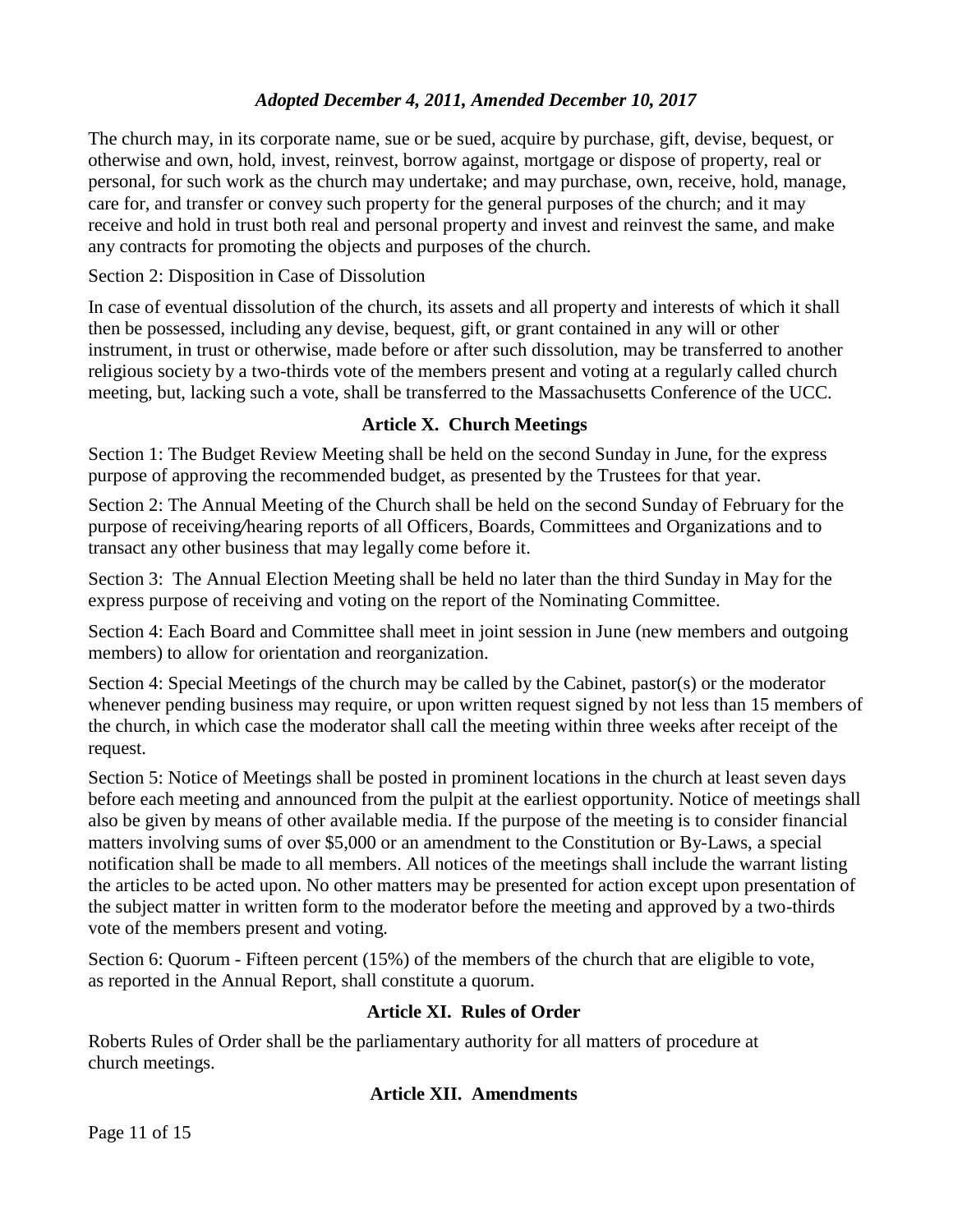This Constitution and By-Law may be amended at any duly called church meeting by a two-thirds vote of the members with voting status present and voting, providing a draft of the proposed amendment is included in the warrant for the meeting. Following such action the clerk shall cause copies of the amended pages to be sent to the moderator, the pastor(s), the officers, and to the chairpersons of all boards, committees, and organizations of the church.

# **BYLAW**

# **S**

#### **Preamble**

These Bylaws, consistent with the Constitution of Central Square Congregational Church, UCC, further define and/or regulate the officers, boards, committees and membership. They also describe its free

and voluntary relationship with the Pilgrim Association and the Massachusetts Conference of the UCC, and with the General Synod of the UCC, its Executive Council and the Covenanted, Affiliated and Associated Ministries.

#### **Article I. The Ministry**

Section 1: In the event of a settled pastoral vacancy, a Search Committee shall be appointed by the Cabinet. The Search Committee shall consist of not less than seven nor more than eleven members. At least one member shall be chosen from each of the five Boards of Administration. The Cabinet's appointments shall be approved by the church. The moderator shall call the first meeting of the Search Committee. It shall then elect its own chairperson and determine its own organizational procedures and the criteria and methods it will employ in its search. It shall consult with the various boards regarding financial, stewardship or other matters as necessary for carrying out its duties.

Section 2: During the settled pastor vacancy, the church will report the vacancy to the Associate Conference Minister for our area and will utilize the process (and ordained personnel) known in the UCC as the Intentional Interim Program and also known as Transition Ministry Specialist.

Section 3: The Board of Deacons in its entirety will serve as the Search Committee for an Interim Pastor.

Section 4: The Search Committee will request that the Associate Conference Minister secure relevant information about any candidate whom it wishes to consider for the vacancy.

Section 5: The Search Committee will recommend a candidate to the congregation and shall arrange for the congregation to hear the candidate at a regular Sunday morning service followed by a Special Church Meeting for voting on the committee's recommendation. Approval of the candidate by a twothirds majority shall constitute a Call.

Section 6: The Board of Deacons is responsible for drafting the Call. The terms of the Call will be presented to the Pilgrim Association Committee on the Ministry for review and comment. The contents of the Call will include participation in the UCC Pension Fund. A copy of the Call agreement will be given to the Cabinet, the Associate Conference Minister and the minister called.

Section 7: When an ordained minister accepts the Call, the minister and the church will join in requesting the Pilgrim Association to arrange for a service of installation.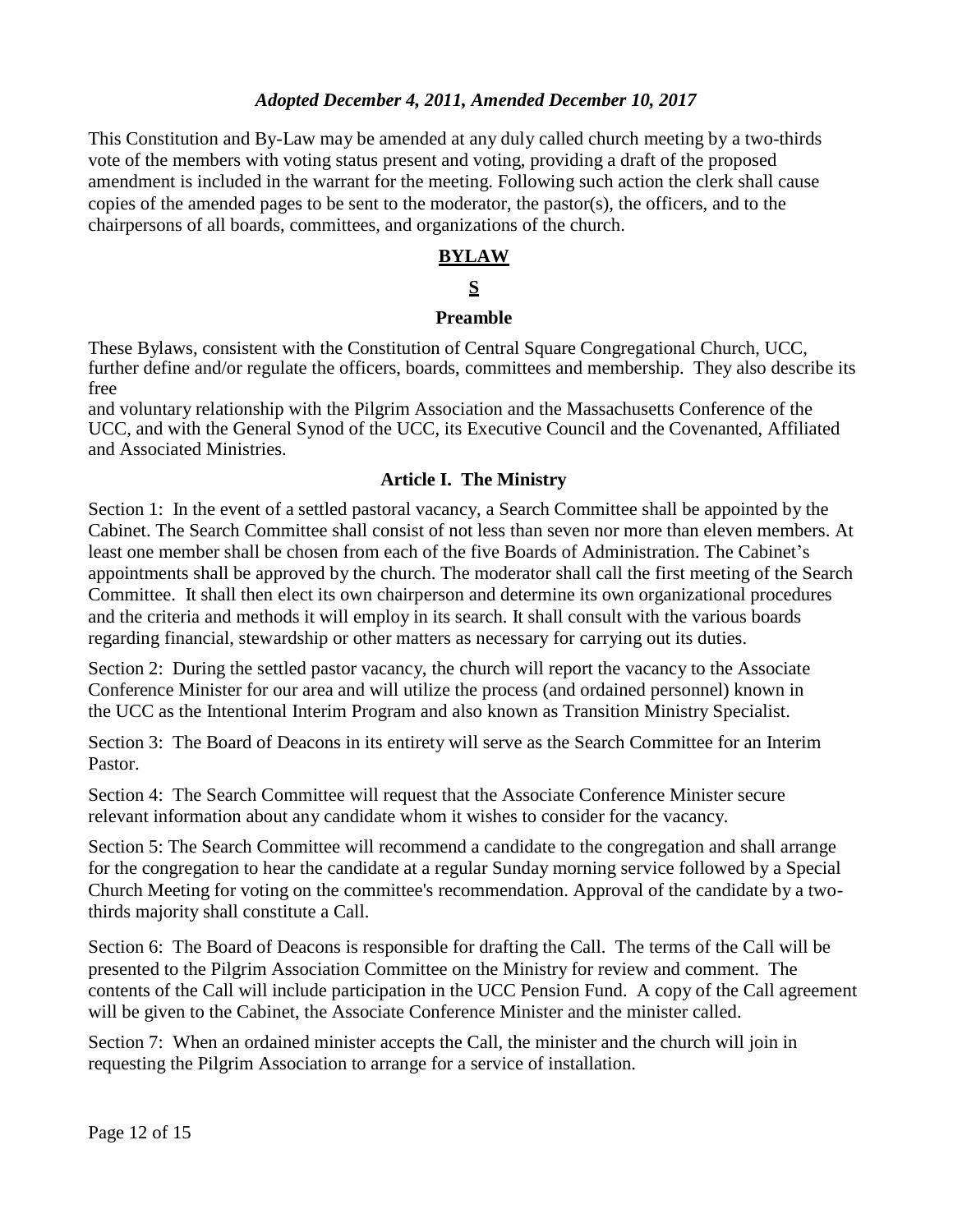Section 8: If the church selects a ministerial leader who does not have standing in the UCC, the minister will be required to seek Dual Standing from the Pilgrim Association.

Section 9: The pastoral relationship may be terminated by either party: the pastor, by giving notice in writing to the Cabinet; or by the church, through a two-thirds vote of the members with voting status present at a Special Meeting called for the purpose. When either party decides to terminate the relationship, the official termination shall be by action of the church, either in accordance with the vote of the church meeting, or in acceptance of the pastor's resignation. Written notice of such termination shall be sent by the Clerk to the Pilgrim Association. The Call shall contain an agreed upon notice period.

Section 10: If serious issues or divisiveness arise between the members of church and its ministerial leadership, the Board of Deacons will seek the assistance of the Pilgrim Association Committee on the Ministry.

Section 11: Should the Pilgrim Association have reason to question the fitness for ministry of any of the pastors of Central Square Congregational Church, UCC, every effort will be made to cooperate fully in the investigation, to remain in covenant with all parties and to provide appropriate leadership and nurture for the congregation during and after the fitness review.

## **Article II. Membership**

Section 1. Members shall pledge themselves to attend the regular worship of the church and the celebration of the Lord's Supper; to live the Christian life; to share in the life and work of the church; to contribute to the financial support and benevolences; and to seek diligently the spiritual welfare of the membership of the community. Active membership is fundamentally defined as being regularly present and involved in the life of the church and supporting the church financially.

Section 2. To vote on any financial matter, a member must be at least 18 years old.

Section 3. A member whose address has been unknown for two years or who for a period of two years, in spite of spiritual care, has not attended the church's worship or been involved in the life of the church or contributed to its financial support, may be removed from the active membership roll and be placed on a non-voting member list. This shall be done by vote of the Cabinet after receiving the recommendation from the Board of Deacons. If, after the passage of another year, the relationship remains unchanged, the name may be dropped from the non-voting member list by further vote of the Cabinet.

Exception: A young adult confirmed in the church shall automatically be placed on the non-voting member list upon graduation from high school and taking up residence at a college away from home or upon entering the armed services of the United States of America.

Section 4. To be re-instated as a voting member, the person shall present their wishes to the Board of Deacons, who will consider all of the facts, consult with the pastor(s) and then inform the person of the decision.

Section 5. Any member may, on request, be granted a letter of transfer. If wishing to join a body not in fellowship with Central Square Congregational, UCC, a member may be dismissed with a certificate of church membership.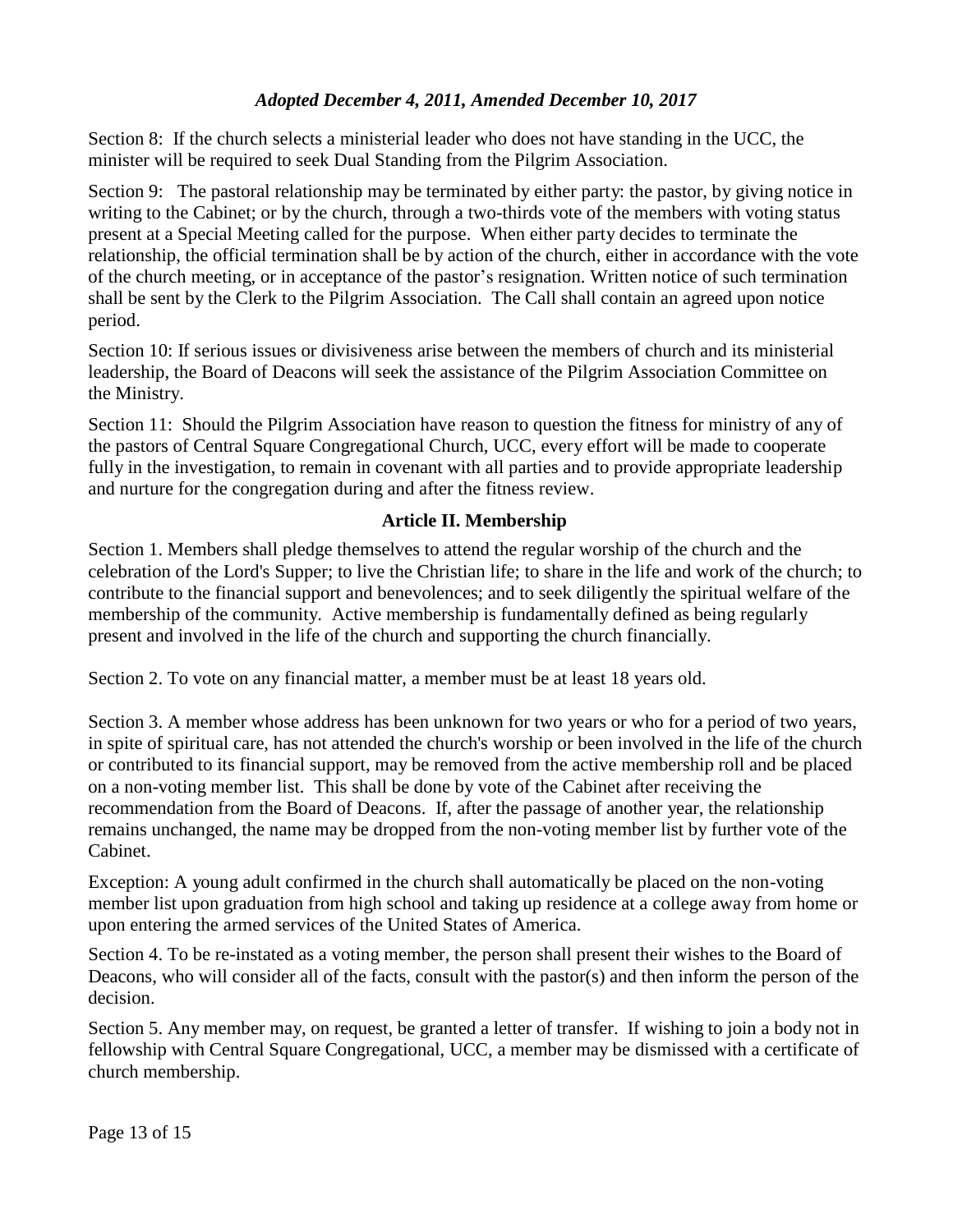Section 6. If, because of change of faith or for other reasons not involving unchristian conduct, a member requests in writing to be released from membership obligations, the church shall patiently endeavor to secure his or her continuance in its fellowship; but failing in such effort, the church may grant the request and terminate membership. The pastor and the Board of Deacons shall approve such a request. The clerk shall issue the appropriate letter of release.

Section 7. If a member persistently breaches covenant vows, Cabinet may censure the member or suspend or terminate membership. This may be done only after due notice has been given to the member, hearings before Cabinet and faithful efforts have been made to bring the member to reconciliation in accordance with Christ's teachings.

## **Article III. Boards of Administration and Permanent Committees**

Section 1. All persons serving on the 5 Boards of Administration shall be members of the church. Board members and permanent committee members shall be elected for terms of three years, their terms arranged in such a manner that one-third of them shall be elected each year. Board members and permanent committee members shall be eligible to serve a second consecutive term. After serving a second term, they shall not be eligible for re-election to the same Board or Committee until after the lapse of one year. The spouse or adult children of ordained staff may serve on any board or committee unless a conflict of interest exists. The term of each delegate is three years with no second consecutive term.

Section 2. On or before June 15 of each year the boards and permanent committees shall elect a chairperson and secretary to serve through the following May, and shall include the name of the newly elected chairperson and secretary in the Annual Report of the board. Chairs of permanent committees must be members of the church, so as to be eligible to vote at Cabinet meetings.

Section 3. On or before the March Cabinet meeting of each year, each of the boards and permanent committees shall present to the Board of Trustees an itemized budget request to cover the expense of the work charged to it for the coming year.

Section 4. The chairperson of each board and permanent committee (or an appointed representative) shall be present at every meeting of Cabinet and be prepared to report all activities and plans of the Board affecting the life of the church.

Section 5. The secretary of each board and permanent committee shall file a copy of the minutes of each meeting with the Moderator and another copy with the Office Coordinator prior to holding the next meeting of the Board.

Section 6. The Chairperson of each board and permanent committee shall submit an Annual Report to the Office Coordinator, not later than January 15 of each year, to be included in the Annual Report of the Church.

Section 7. Chairpersons of each board and permanent committee shall provide orientation for all others at the first meeting of the new term. Newly elected members shall be invited to attend the next scheduled meeting (usually the June meeting) after being elected for the purposes of orientation and elections of officers.

Section 8: The outgoing chair of each board and permanent committee shall provide for reorganization at the June meeting. It should be accomplished by the simple procedure laid out in Roberts Rules of Order for reorganization of small groups.

Page 14 of 15